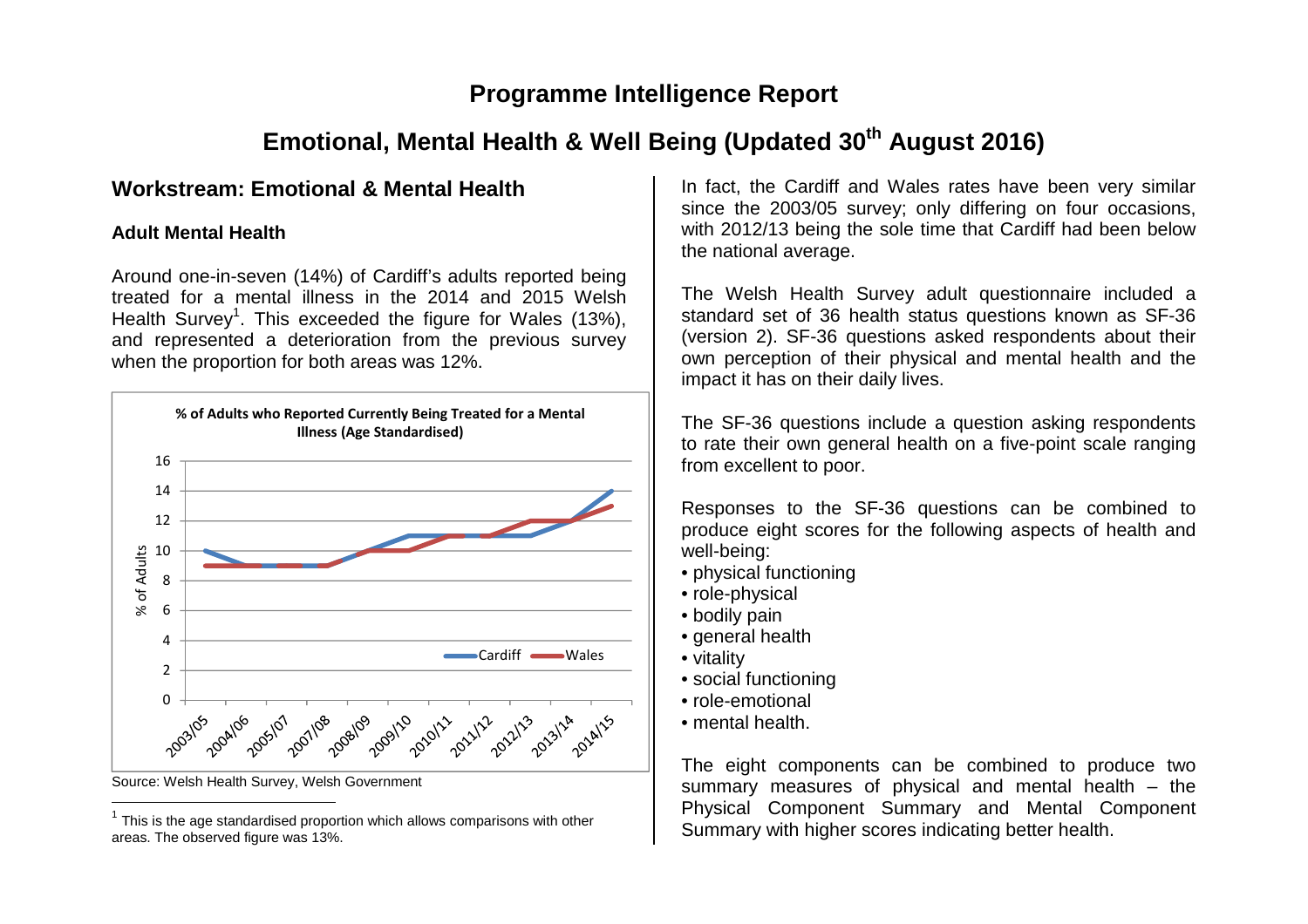In the 2014 and 2015 Welsh Health Survey the age standardised Mental Component Summary score for Cardiff was 48.8<sup>2</sup>; down from 49.6 for the previous survey. This was below the figure for Wales (49.4), with Cardiff also predominantly having the lower of the two scores since the 2003/05 survey.



Source: Welsh Health Survey, Welsh Government

A breakdown of the Mental Component Summary score by age group is available from the combined 2009 to 2012 Welsh Health Surveys. The scores for Cardiff were 49.7 for those aged 16-44, 49.0 for those aged 45-64 and 50.8 for those aged 65+. The comparative scores for Wales were 49.7, 49.4 and 50.8 respectively.

At the end of February 2016 there were  $9,000^3$  people in Cardiff claiming Severe Disablement Allowance (SDA), Incapacity Benefit (IB), or Employment & Support Allowance (ESA) because of mental and behavioural disorders. This represented over half (53.0%) of the total SDA/IB/ESA claimants; up from 51.5% at the same time in the previous year. The Cardiff proportion has consistently exceeded the figure for the whole of Wales, which stood at 48.1% at the end of February 2016.



Source: DWP, Nomis/ Cardiff Research Centre

Within Cardiff the proportion of people claiming SDA/IB/ESA for mental health reasons at the end of February 2016 varied

<sup>&</sup>lt;sup>3</sup> This figure has been calculated by adding those claiming SDA/IB and those claiming ESA, both of which had been rounded to the nearest five. Proportions have been calculated using these combined rounded figures.

<sup>2</sup> Observed score was 48.5.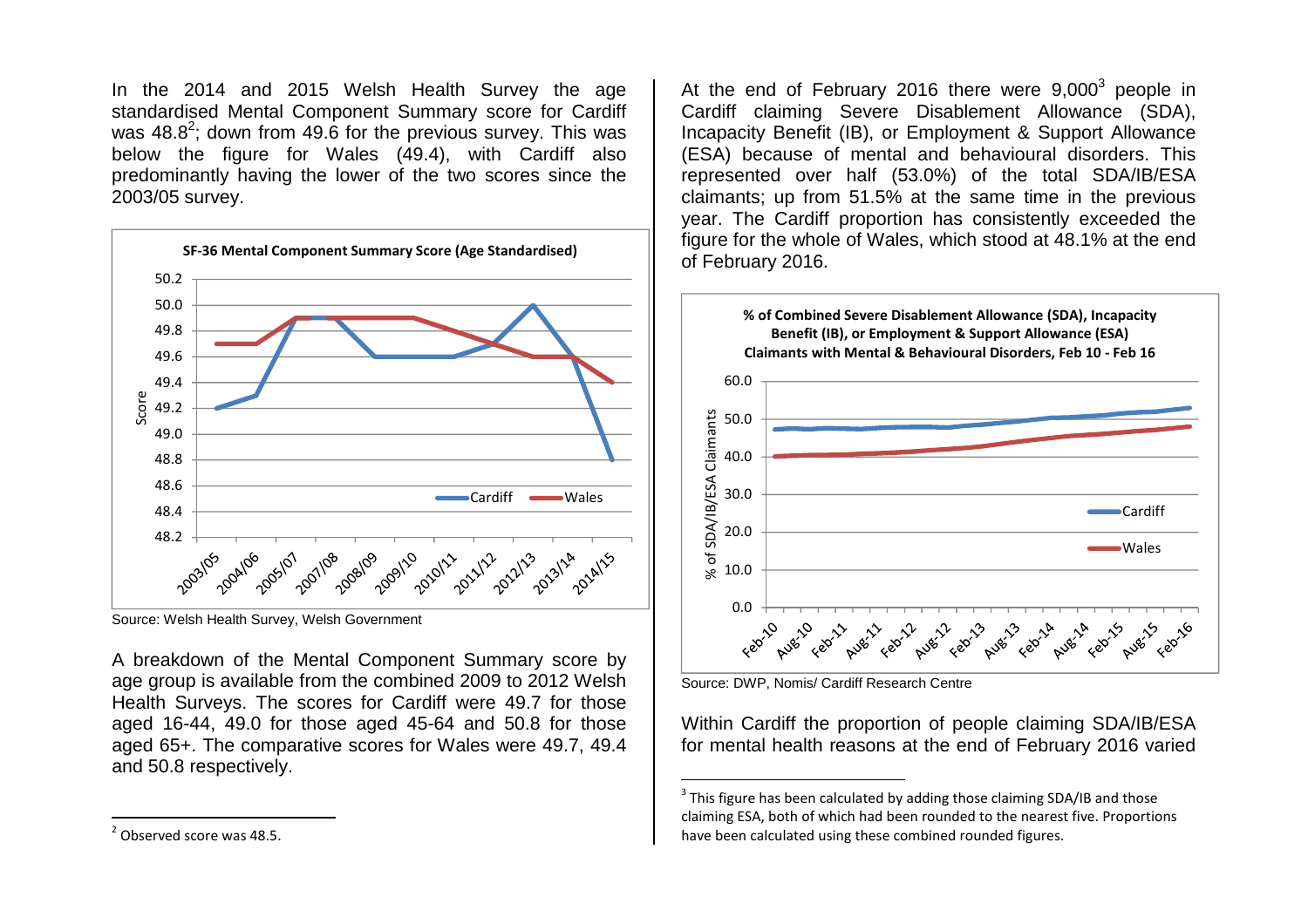from 50% in Cardiff North to 60% in Cardiff South East. The rates for the other neighbourhood partnership areas were fairly similar to the city average – 51% in both Cardiff West and Cardiff East, 52% in City & Cardiff South, and 53% in Cardiff South West.

At the end of February 2016 there were also 130 people in Cardiff claiming Disability Living Allowance after being diagnosed as severely mentally impaired.

Figures from the 2011 Census on communal establishments show that 110 people were living in an NHS mental health hospital/unit (including secure units). In addition, a further 25 people were residing in other mental health hospitals/units (including secure units).

According to Welsh Government's Health Statistics Wales 2015, there were 213 Cardiff residents who were resident patients in hospital with a mental illness at the end of March 2015. This represented a reduction of 10.5% from 238 at 31 $^{\rm st}$ March 2014 and compared with a 3.0% decrease across Wales as a whole. Of the 213 resident patients, 26.8% were aged 75+, 16.9% were aged 65-74, 25.8% were aged 45-64, 28.6% were aged 25-44, and 1.9% were aged 24 and under.

In the fourth quarter (Jan-Mar) of 2014/15 Cardiff Council helped 242 adults under the age of 65 to live at home with mental health problems<sup>4</sup>. This represented 1.05 people per 1,000 adults aged 18-64 and was up slightly on the same period in the previous year when 238 people (1.04 per 1,000 adults aged 18-64) were being helped.

Daffodil<sup>5</sup> is a web-based system developed by the Institute of Public Care (IPC) for the Welsh Government that uses information from research and population projections to show potential need for care over the next 20 years for children, adults and older people. It estimates that there were 47,833 people in Cardiff aged 16 and over with a common mental disorder in 2015. This was forecast to rise to by 4.0% to 49,745 people by 2019 and by 24.7% to 59,664 people by 2035.

In addition, in 2015, 1,340 people aged 16 and over were predicted to have a borderline personality disorder; rising to 1,393 in 2019 (+4.0%) and 1,668 in 2035 (+24.5%).

An estimated 1,020 people aged 16 and over had an antisocial personality disorder; increasing to 1,066 in 2019 (+4.5%) and 1,297 in 2035 (+27.2%).

1,189 people aged 16 and over were expected to have psychotic disorder, with this projected to grow to 1,236 in 2019 (+4.0%) and 1,482 in 2035 (+24.6%).

21,313 people aged 16 and over were predicted to have two or more psychiatric disorders; reaching 22,187 in 2019 (+4.1%) and 26,683 in 2035 (+25.2%).

Daffodil also estimated that the total population aged 30-64 in Cardiff with early onset dementia would grow from 79 in 2015 to 83 in 2019 and 92 in 2035; increases of 5.1% and 16.5% respectively.

<sup>&</sup>lt;sup>4</sup> Adult Services Performance Indicator FCNI11

<sup>5</sup> www.daffodilcymru.org.uk